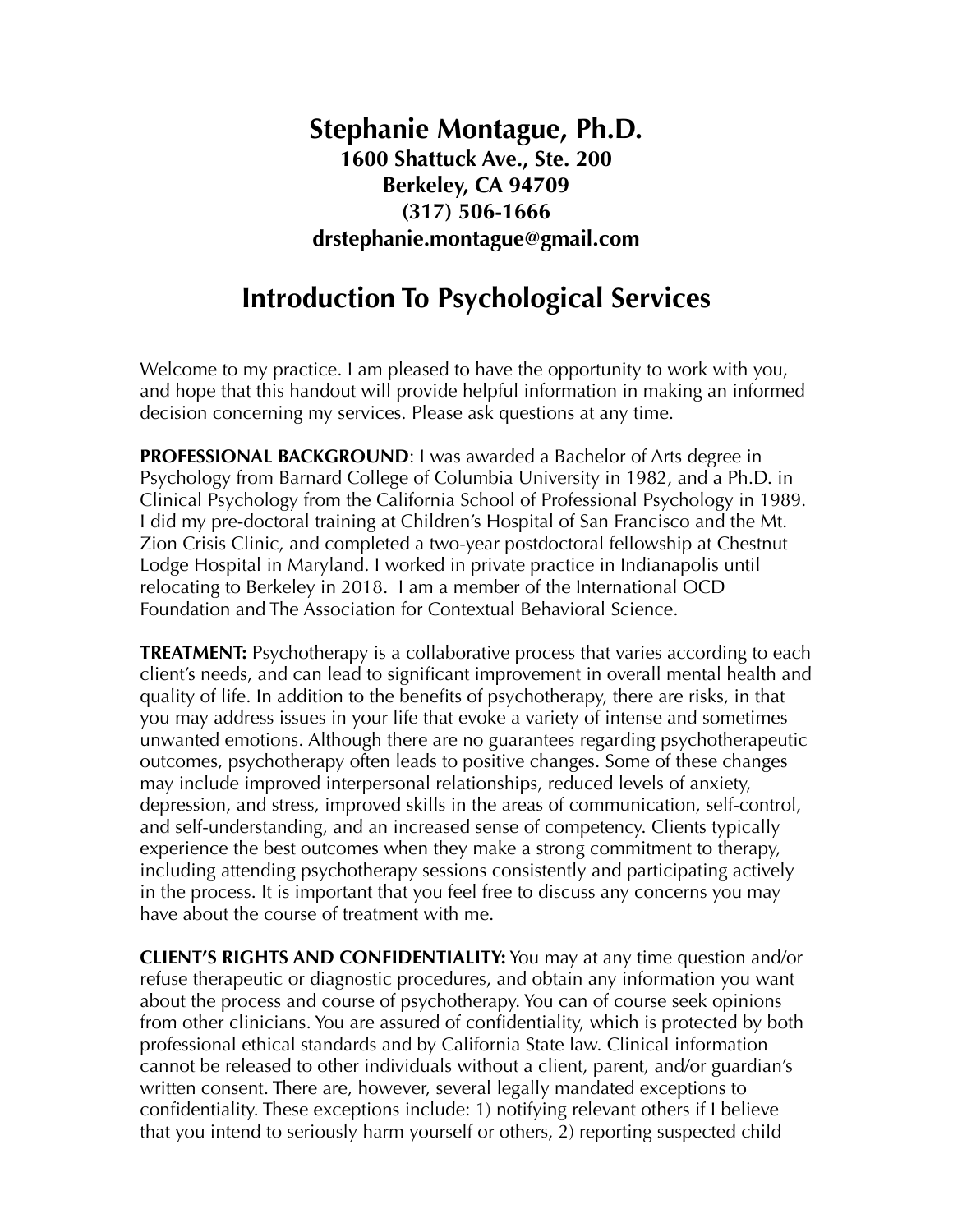abuse, neglect, or molestation, 3) reporting suspected abuse of the elderly, or 4) in legal cases, complying with court-ordered subpoenas of my records and/or my testimony. These situations are rare, however, and should they occur I will make every effort to discuss them with you before taking action. Further, in an effort to provide my clients with the best care I can, I may consult with other professionals regarding treatment. During consultation I will not reveal any identifying information about a client.

If a client is under 18 years of age, the law may provide his/her parents access to his/her treatment records. In order to respect the confidentiality of therapeutic communications with minors and improve the efficacy of treatment, it is my policy to ask that parents respect the confidentiality of the dialogue between myself and the minor, except where I deem it necessary to disclose the content of treatment. If agreed, I generally provide parents with general information regarding the course of treatment. Before giving parents any specific information, however, I will make every effort to discuss the matter with the minor and obtain his/her consent. Minors may be assured that I will respect their need for confidentiality and that I will use my best clinical judgment to determine when it is necessary to inform parents about particular issues.

In the treatment of minors, my primary role is to form a therapeutic alliance with your child, so that I may respond to his/her emotional needs. I do not conduct custody evaluations or make determinations about such issues. Consequently, if the parents of a minor child are or should ever become involved in a divorce or custody dispute, I ask that parents understand and agree that I will not provide any psychological evaluations, court testimony, or custody recommendations, as such involvement may undermine the minor's therapy. Should any such evaluations or testimony be required, an independent mental health professional should be consulted.

**APPOINTMENTS & CHARGES:** My services are available by appointment only. Initial sessions are scheduled for 60 minutes and regularly scheduled sessions are for 45-minutes. Charges for my services are based on customary fees for this area, as well as my experience and expertise. Charges are \$240 per 45-minute clinical hour, which includes record-keeping, session preparation, and routine telephone calls for the purpose of scheduling or clarifying billing information. Telephone calls that are primarily therapeutic in nature and that extend beyond fifteen minutes will be pro-rated and charged at the usual rate. Payment is expected at time of service, and I request that your check be made out in advance so that our entire time can be spent attending to your concerns. Any balance not paid could result in collection agency fees being added to your account balance. Please give at least 24-hours notice if you are unable to keep your appointment, or I will need to charge for the session.

I welcome you to our work together.